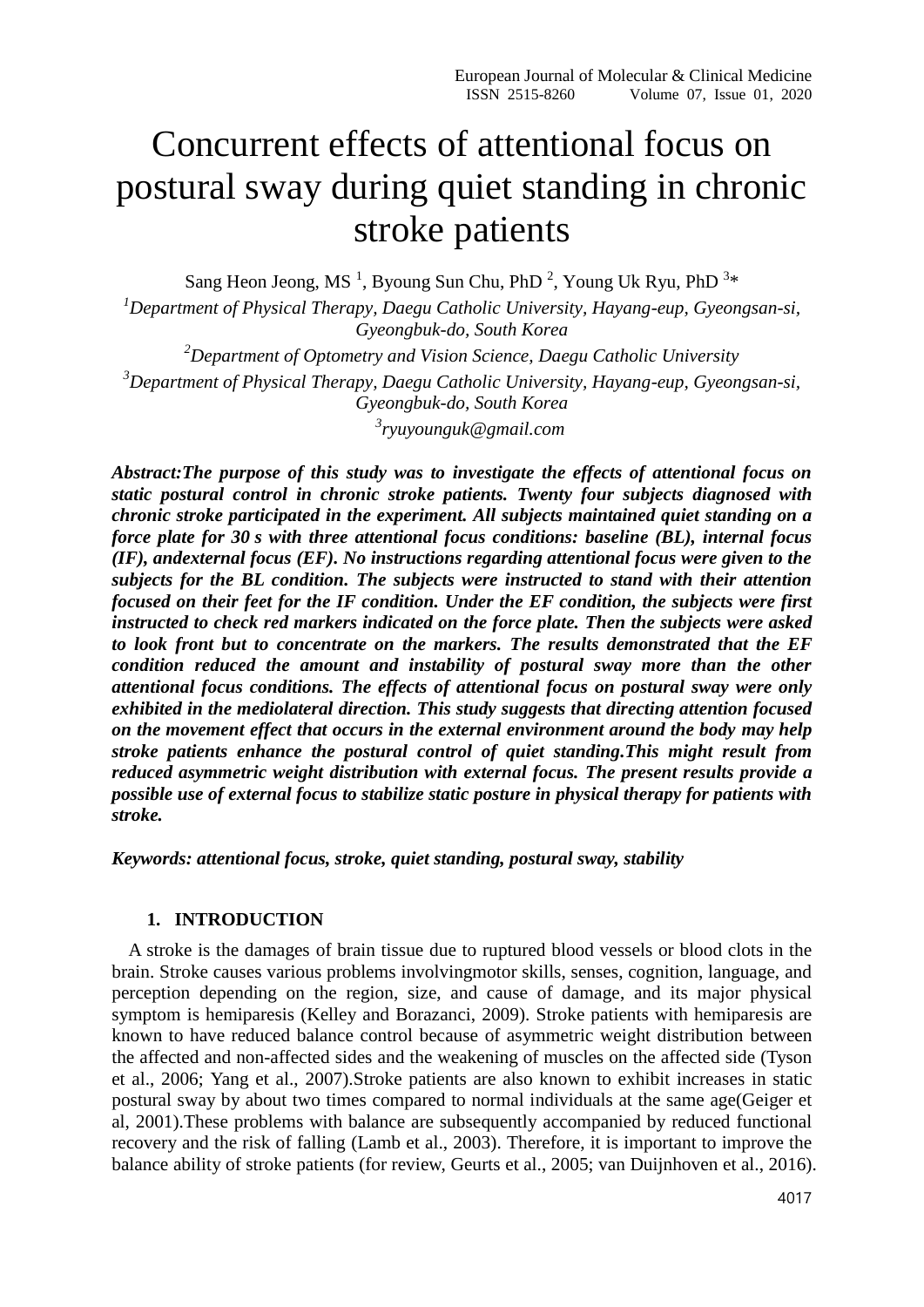The quality of motor performance can be influenced by instructions about attentional focus (for review, Wulf, 2013).Attentional focus can be divided into internal focus and external focus.Internal focus (IF) refers to the state of an individual focusing attention on the body movement that occurs inside the body during physical activity, whileexternal focus(EF) is the state of an individual focusing attention on the movement effect that occurs in the external environment around the body (McNevin and Wulf, 2002). A number of studies have shown that motor performance and learning with EFare more effective than those with IF(for review, Wulf, 2013). In particular, the advantages of EF are also being revealed in control and learning of balance(for review, Kim et al., 2017; Park et al., 2015). Not only studies on normal individuals (Shea and Wulf, 1999; Wulf et al., 2003),but also studies on special populations such as elderly people (Chiviacowsky et al., 2010), patients with Parkinson's disease (Landers et al., 2005; Wulf et al., 2016),and patients with ankle sprain (Laufer et al, 2007)showed that EF is more effective in balance control and learning than IF.

Studies in patients with stroke have also shown that EF improves the quality of motor performance more than IF (Durham et al, 2014; Fasoli et al., 2002; Mückel and Mehrholz, 2014). Fasoli et al. (2002) performed functional reaching tasks for patients with stroke. While the instructions for EF focus on the task of reaching (e.g., "think about where is it on the shelf"), those for IF use a movement-focused task (e.g., "think about how much you straighten your elbow"). Results showed that the EF instructions improved reaching kinematics compared to the IF instructions.Durham et al. (2014) using a reach-to-grasp task also showed that EF feedbackis superior to IF feedback.These results suggest that EF produces more stable postural balance to achieve stable arm movement in patient with strokecompared to IF (Geurts et al., 2005). Recently Kim et al. (2019) examined the effect of attentional focus on the gait of stroke patients. The results of this study showed that the quality of walking improved when stroke patients used EF. Specifically, the gait speed increased with longer step and stride lengthsin the subjects with EF compared to with IF. Moreover, more weight was applied to the affected leg under EF condition compared to IF.

Although effects of attentional focus in patients with stroke have been examined in several studies, the effects on the postural control are generally unknown. As far as we know, no studies have yet examined effects of attentional focus on static balance for patients with stroke. Static balancing ability for patients with stroke is important not only for prevention of fall but also for foundation of dynamic movements.The purpose of this study was to investigate the effects of attentional focus on static postural control in patients with stroke. A comprehensive review of the results of previous studies suggests that external focus of attention would have positive effects on the balance control of stroke patients (Kim et al., 2017; Park et al., 2015).This study applied internal and external focus while chronic stroke patients were performing quiet standing, and examined the effects of attentional focus by measuring the patients' postural sway. The study set the hypothesis that external focus would be more effective in balance control during the quiet standing of chronic stroke patients than internal focus.

#### **2. METHODS**

## Subjects

The protocol and consent form for this study were approved by the Institutional Review Board of Daegu Catholic University. All subjects signed a written consent from prior to their participation. A total of twenty four subjects voluntarily participated for the study.

The subjects were those who met the following research conditions among patients diagnosed with stroke based on the results of computerized tomography (CT) or magnetic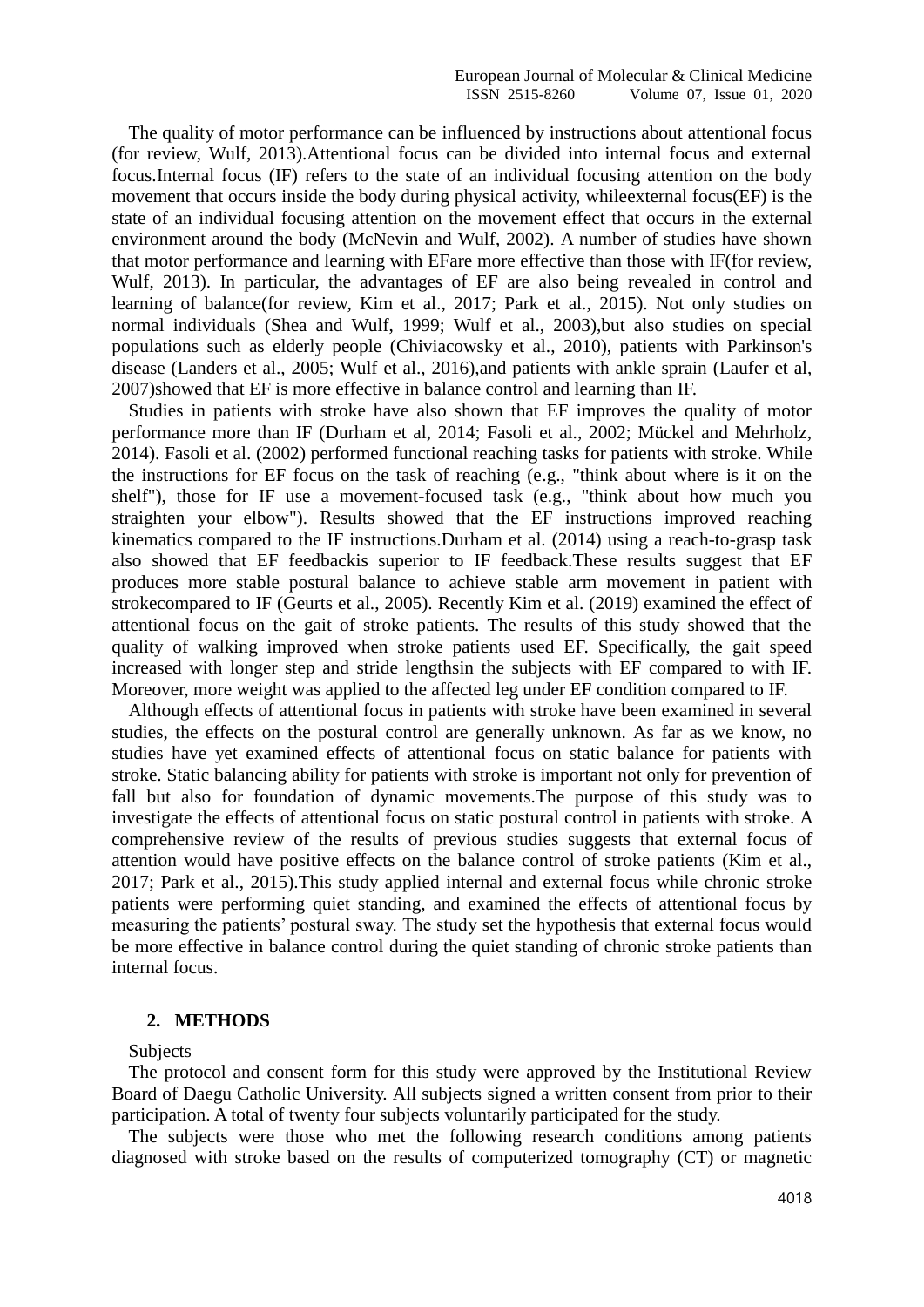resonance imaging (MRI): those who had symptoms of stroke for over six months; those who had neithervisual field defects nor abnormalities in vestibular organs; those who had no orthopedic diseases in their trunk and lower extremities. In addition, the subjectshad to becapable of walking independently without an aid or assistive device, and score 24 points or above in the Korean mini-mental state examination (MMSE-K), thereby being able tocommunicate with others properly.Those who met the above criteria and completed this study were 24 patients (19 men, 5 women) in total. In terms of the paretic side, 14 patients were paralyzed on the right side and 10 patients were paralyzed on the left side. For injury types, 13 subjects showed ischemic injuries and 11 subjects exhibited hemorrhagic injuries. The general characteristics of the subjects are shown in Table 1.

| Variable                      | Mean   | Std<br>Dev | Range   |
|-------------------------------|--------|------------|---------|
| Age $(yrs)$                   | 52.21  | 10.01      | 37-73   |
| Height (cm)                   | 166.79 | 7.02       | 153-180 |
| Weight (kg)                   | 67.54  | 8.24       | 51-88   |
| Time since stroke<br>(months) | 29.75  | 15.20      | 8-66    |

Table 1. General characteristics of subjects

Experimental procedures

Each subject stood on a force plate (AccuGait®, Advanced Mechanical Technology Inc., MA, USA). The subject then put his/her feet shoulder length apart and attached both arms to the trunk in a comfortable manner. The locations of the feet of each subject were marked so that the respective subject would be able to place his/her feet on the same locations throughout the experiment. During the experiment, the subjects were instructed to look to their front. A white screen was installed 2m away from the front of the subject to minimize visual confusion.

During quiet standing, the subjects performed all three conditions regarding attentional focus: baseline, internal focus, and external focus. Under the baseline (BL) condition, no instructions regarding attentional focus were given to the subjects.Under the internal focus (IF) condition, the subjects were instructed to stand with their attention focused on their feetwhile performing quiet standing. Under the external focus (EF) condition, the subjects were first instructed to check red markers indicated on the force plate. And then the subjects were asked to look at the screen but to concentrate on the markers. The two red markers were circles with a diameter of 3cm and were placedat 10cm in front of the subjects' feet.All subjects first performed the BL condition. To offset the order effects of attentional focus, 12 subjects first performed the IF, followed by EF, and the remaining 12 subjects performed the two conditions in the reverse order. The orders regarding the conditions of attentional focus were selected randomly. The subjects performed quiet standing three times for each condition of attentional focus. They performed one trial for 30 seconds and were given a one-minute break between the trials to prevent their fatigue. After they completed standing in a condition, they were given a five-minute break to remove any influences of the earlier condition.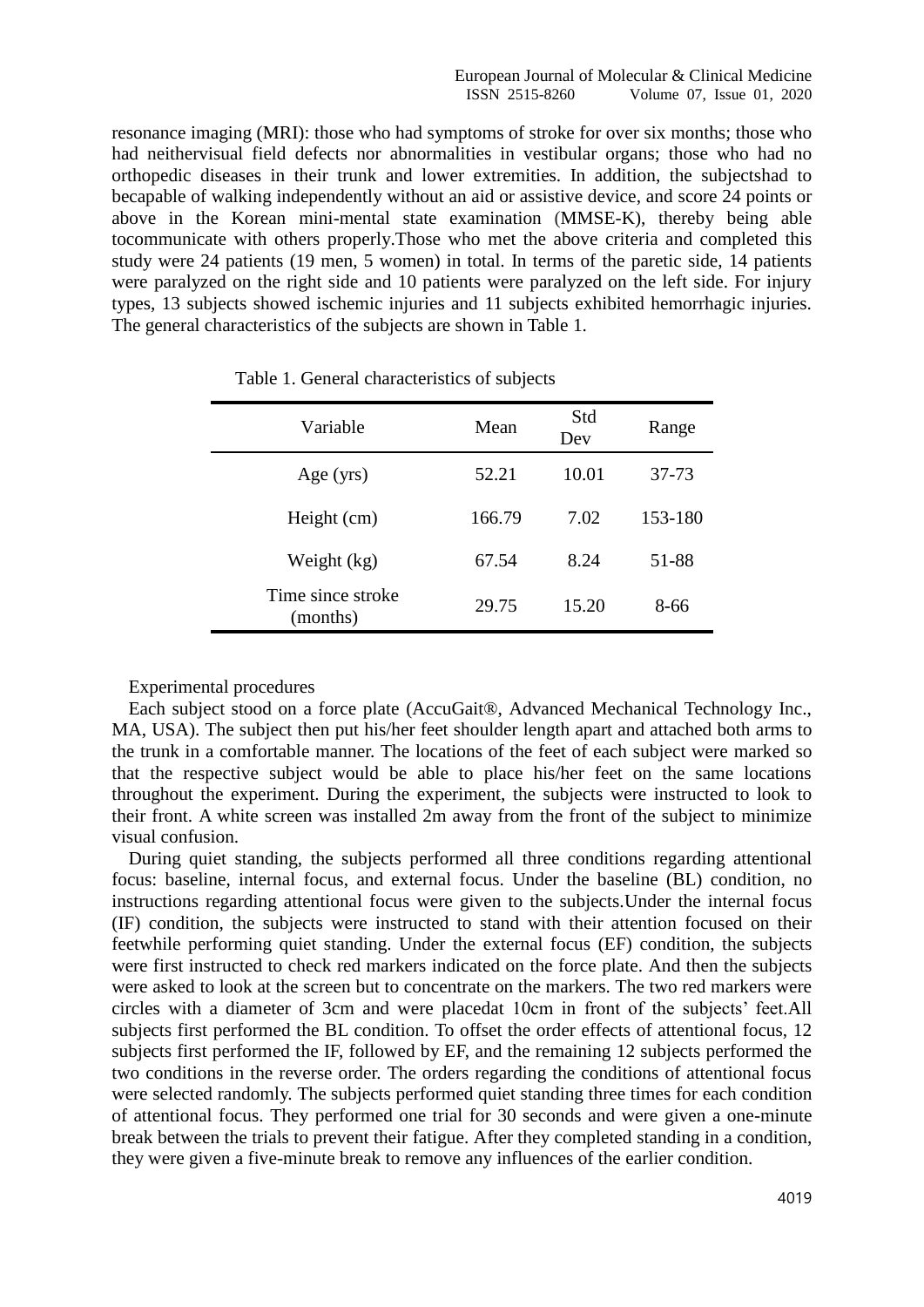#### **Data analysis**

Postural sway data generated during quiet standing were collected using the AccuGait®(AMTI, Watertown, MA, USA) force plate. Force sensors under the force plate convert the physical force excreted by an individual into ground reaction forces and moments in X(medial-lateral), Y(anterior-posterior), and Z(vertical) axes. The signals from the force plate were recorded by a computer with sampling frequency of 200Hz, and prepared for offline analysis using MATLAB® (Mathworks, Natick, MA, USA). The raw data of the signals consisted of the ground reaction forces and moments in each axis  $(F_x, F_y, F_z, M_x, M_y, \text{ and } M_z)$ . The raw data were filtered using a low-pass Butterworth filter with a cut-off frequency of 15Hz, and then used to calculate time-varying center of pressure (COP) in anterior-posterior (AP) and medial-lateral (ML) displacements. COP displacements represent postural sway. The followings are COP equations:

$$
COP_{AP} = \frac{M_x - (F_y \cdot dz)}{F_z} \quad \text{and} \quad COP_{ML} = \frac{M_y - (F_x \cdot dz)}{F_z}
$$

where  $d_z$  is the distance from the surface to the plate.

The COP displacements were used to calculate the postural sway parameters; COP displacement range, total distance of COP displacement, displacement variability, and mean COP velocity using following equations. All parameters were calculated separately in AP and ML direction. Followings are equations for all parameters.

Range = 
$$
|\text{max(COP)} - \text{min(COP)}|
$$
  
Total distance =  $\sum_{n=1}^{N} |\text{COP}[n]|$ 

Displacement variability =  $stack(COP)$ 

Mean velocity =  $\sum_{n=1}^{N-1} \sqrt{(\text{COP}[n+1]-\text{COP}[n])^2}$  $\overline{T}$ 

where  $N$  is the total number of data points (60,000) for the given trial length and  $T$  is the time of the trial (30 s). Range represents the linear distance between the most positive and negative COP trajectory positions and indicates the limit of postural sway.Total distance of COP displacement represents the length traveled bythe COP for 30 seconds and indicates the total amount of postural sway. Displacement variability is the standard deviation of all COP lengthstraveled for 0.005 seconds and indicates that how variable is postural sway length. Mean velocity refers to postural swaylength per unit time (1 s). A larger value inthis variable indicates a corresponding longer postural swaylength per unit time. Displacement variability and mean velocity may represent the instability of postural sway.

#### **3. RESULTS**

Figure 1 is an example of COP displacements on  $ML(x)$ –AP(y) axes while a participant performed quiet standing with BL, IF, and EF condition. First, we examined the effect of the order of the attentional focus trials. All dependent variables were analyzed in a 2 Order (Internal focus first, External focus first)  $\times$  3 Attentional Focus (BL, IF, EF) ANOVA with last factor repeated. For all data sets, neither the main effects of order, nor the interaction between order and attentional focus conditions were significant ( $ps > 0.05$ ), meaning that the order of experimental conditions participants performed did not affect subsequent performance.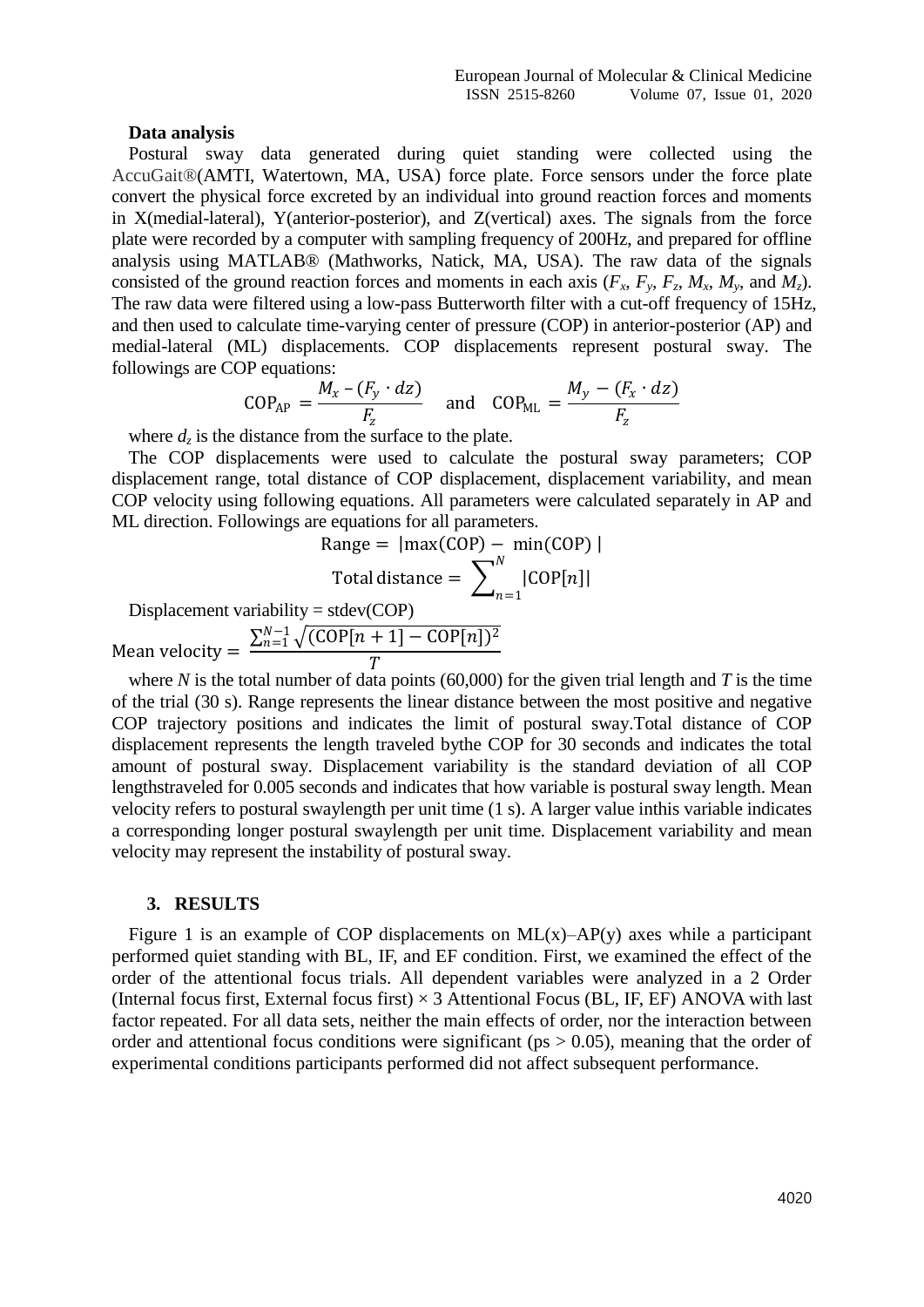European Journal of Molecular & Clinical Medicine ISSN 2515-8260 Volume 07, Issue 01, 2020



Fig 1. Exampled COP displacements from one participant are shown on ML (medial-lateral) and AP (anterior-posterior) directions during quiet standing with baseline (BL), internal focus (IF), and external focus (EF) conditions.

To examine the effect of the attentional focus on postural sway, all dependent variables were analyzed in one-way repeated measures ANOVAs with the factor of Attentional Focus. There was no significant difference among attentional focus conditions in AP COP range, and ML COP range ( $ps > 0.05$ ) (Table 2). These findings suggest that attentional focus did not affect range of postural sway. In the analyses of total distance of COP displacement, statistical significance was found in the ML direction ( $F_{(2, 46)} = 3.62$ , p < 0.05), but not in the AP direction ( $p > 0.05$ ). Post-hoc test for the ML direction revealed that total distance of COP displacement was significantly shorter in the external focus condition compared to the other two conditions (Table 2). The analyses of COP displacement variability showed no significance in the AP direction ( $p > 0.05$ ). However, statistical significance was found in the ML direction of displacement variability data ( $F_{(2, 46)} = 3.61$ , p < 0.05). Post-hoc test for the ML direction revealed that the COP displacement was less variable in the external focus condition compared to the other two conditions (Table 2). The analyses of mean COP velocity showed statistical significance in the ML direction ( $F_{(2, 46)} = 3.78$ , p < 0.05), but not in the AP direction ( $p > 0.05$ ). Post-hoc test for the ML direction revealed that the mean COP velocity was less in the external focus condition compared to the other two conditions (Table

| <b>COP</b>     | COP       | Experimental    |                   |              |  |
|----------------|-----------|-----------------|-------------------|--------------|--|
| parameters     | direction | condition       |                   |              |  |
|                |           | <b>Baseline</b> | Internal focus    | External     |  |
|                |           | (BL)            | (IF)              | focus $(EF)$ |  |
| Range (mm)     | AP        | $21.42 \pm$     | $21.78 \pm 6.15$  | $20.34 \pm$  |  |
|                |           | 5.98            |                   | 5.82         |  |
|                | ML        | $14.53 \pm$     | $13.98 \pm 5.55$  | $13.11 \pm$  |  |
|                |           | 5.59            |                   | 4.96         |  |
| Total distance | AP        | $354.94 \pm$    | $363.31 \pm$      | $351.52 \pm$ |  |
| (mm)           |           | 165.20          | 167.77            | 158.54       |  |
|                | ML        | $223.80 \pm$    | $216.16 \pm$      | $202.80 \pm$ |  |
|                |           | 82.19           | 74.95             | 75.25        |  |
| Displacement   | AP        | $0.050 \pm$     |                   | $0.049 \pm$  |  |
| $var.$ (mm)    |           | 0.025           | $0.052 \pm 0.027$ | 0.023        |  |

Table 2. Means and standard deviations of all dependent variables in all experimental conditions.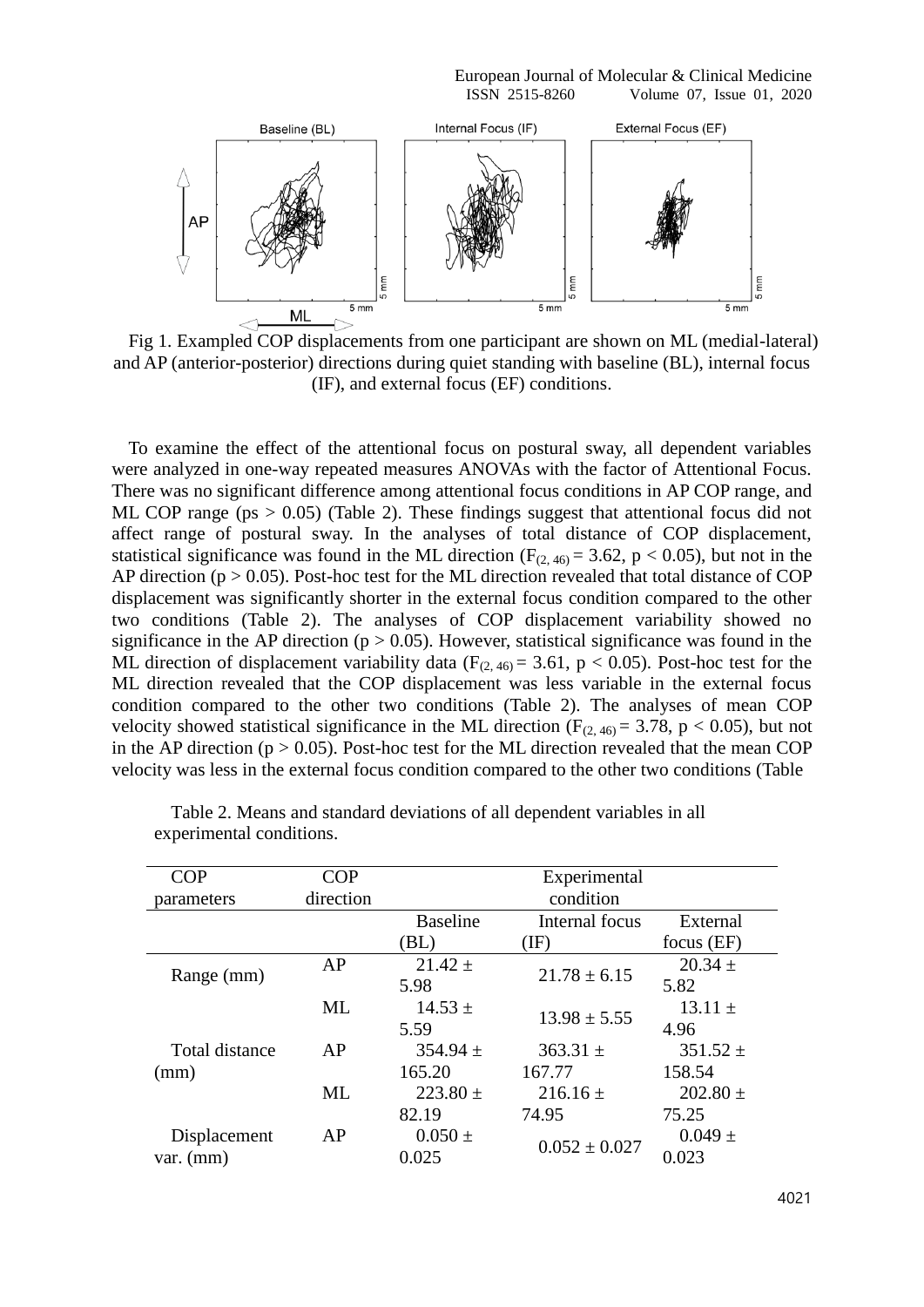|                                  |    |                      | ISSN 2515-8260    | Volume 07, Issue 01, 2020 |  |
|----------------------------------|----|----------------------|-------------------|---------------------------|--|
|                                  | ML | $0.032 \pm$<br>0.013 | $0.031 \pm 0.011$ | $0.028 \pm$<br>0.011      |  |
| Mean velocity<br>$\text{(mm/s)}$ | AP | $23.59 \pm$<br>11.02 | $25.15 \pm 11.22$ | $23.35 \pm$<br>10.55      |  |
|                                  | ML | $14.83 \pm$<br>5.50  | $14.32 \pm 5.03$  | $13.42 \pm$<br>5.04       |  |

European Journal of Molecular & Clinical Medicine

#### **4. DISCUSSION**

The purpose of this study was to identify the effects of attentional focus on the maintenance of quiet standing in chronic stroke patients. The results of the present study showed that the EF condition was overall effective for chronic stroke patients with difficulties in balance control due to hemiparesis. This result was found to be influenced by the direction of postural sway. That is, the effects of attentional focus were only exhibited in the ML direction, but not in the AP direction.

The present study also demonstrated that while chronic stroke patients were maintaining quiet standing, the EF condition reduced the amount and instability of postural sway more than the other attentional focus conditions. In specific, under the EF condition the values of displacement variability and mean velocity in the ML direction were lower than those under the other attentional focus conditions. That is, the EF condition produced a more consistentand shorter postural sway compared to the other two conditions. This suggests thatunder the EF condition the motor system better controlled quiet standing to be maintained "quietly", thereby reducing the instability of postural sway. Furthermore, this reduction in the instability of postural swayis thought to be the result of the reduced total amount of postural sway. Thesepresent findings accord with a number of previous studies on attentional focus, which are related to balance control and learning (Chiviacowsky et al., 2010; Landers et al., 2005; Laufer et at., 2007; Shea and Wulf, 2009; Wulf et al., 2016; Wulf et al., 2003).

Why was the EF condition effective in reducing the amount and instability of postural sway, unlike the other conditions of attentional focus? Based on the constrained action hypothesis, while internal focus prevents the process of automatic information processing, external focus makes the motor system facilitate this process and therefore helps improve motor control (Kal et al., 2013; McNevin et al., 2003; Wulf et al., 2001; Wulf and Prinz, 2001).The facilitation of automatic motor control can produce faster reactions to perturbations, which eventually increasing the stability of motor behavior (Wulf et al., 2001). A recent study with patients with stroke showed that movements with an external focus of attention weresmoother and more stable compared to an internal focus, suggesting the external focus facilitated automatic motor control in the stroke patients (Kal et al., 2013).In the present study, decreases in the amount and instability of postural sway may have resulted from faster reactions to perturbations called "postural sway" through the facilitation of the automatic control of themotor system.

An interesting part of this study was that differences in postural sway were observed only in the ML direction while the AP direction produced no changes in attentional focus. A plausible reason might be that asymmetric weight distribution between affected and nonaffected sides in stroke patients influenced their postural sway in the ML direction rather than in the AP direction. Many studies examining static balance in patients with stroke have shown that imbalance in weight distribution increases postural fluctuations (for review, Kamphuis et al., 2013). Marigold and Eng (2006) observed that during quiet standing, larger degrees of asymmetric weight distribution in patients with stroke resulted in largeramounts of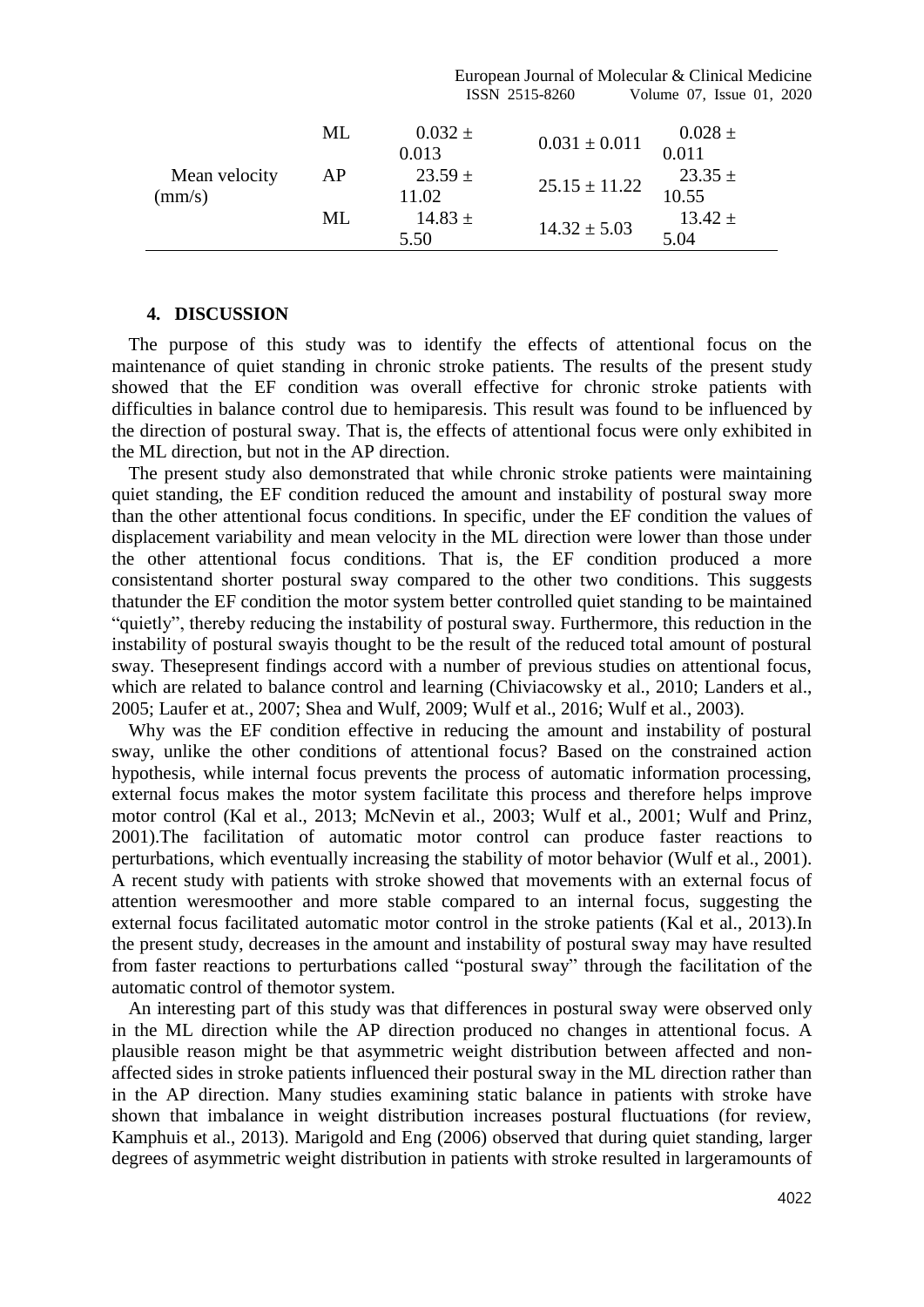postural sway in the ML direction, but showed no correlation with the AP direction.In particular, a recent study by Mansfield et al. (2011)found that patients with stroke had a deficit to synchronize COP control between the limbs, which leads to increased postural sway in ML direction.These results indicate that postural sway of stroke patients is proportional to the degree of weight bearing asymmetry between both feet, which affects selectively the ML direction.Trying these previous findings combined and appliedinto the finding of the present study,it suggested thatthe chronic stroke patients in the present studymay have been be able to relieve their asymmetric weight distribution more effectively by using the EF condition rather than the other conditions of attentional focus.It should be further examined through indepth studies about relationship between attentional focus and weight distribution in patients with stroke.

The present results demonstrated that external focus of attention may help stroke patients enhancethe postural control of quiet standing and provide physical therapists with clinical implications on their treatment of stroke patients. When stroke patients perform tasks requiring static postural balance, the therapists would be able to improve the patients' postural control effectively by instructingthem to practice external focus of attention. Some recent studies have observed the instructions physical therapists use to rehabilitate patients with stroke (Durham et al., 2009; Johnson et al., 2013; Kal et al,2017). Kal et al. (2017) showed that physical therapists used external focus of attention more often in rehabilitation of stroke patients. On the other hand, according to Johnson et al. (2013) and Durham et al.(2009), both instruction and feedback preferred internal focus of attention in the treatment of patients with stroke. As such, in clinical settings, physical therapists still use a variety of instructions in stroke rehabilitation. However, there is still a lack of evidence as to whether a particular instructionwould be effective in motor performance and learning in patients with stroke. The results of this study showed that the external focus of attention during quiet standing seems to help to maintain a static posture, which would be therapeutically feasible to improve postural stability and balance in patients with stroke. Thus, this study will provide a basis for the instruction on the external focus used in clinical practice of stroke patients. Further studiesare strongly needed to investigate effects of attentional focuson postural control for patients with stroke.

The limitation of this study is that only one force plate is used for the whole body COP characteristics.Since stroke patients are hemiplegia, characteristics of the feet during static balance should be observed. Future studies need to include the kinetic characteristics of the feet during attentional focus (Mansfield et al., 2011). Second, the present study only examined concurrent changes in postural sway during quiet standing, without an answer to the question of what to expect in balance learning. Further researches are strongly recommended to examine effects of attentional focus on balance learning for patients with stroke.

## **5. CONFLICT OF INTEREST**

The authors have declared that no competing interests exist. No financial assistances were provided for the present study.

## **6. FUNDING SOURCES**

This research did not receive any specific grant from funding agencies in the public, commercial, or not-for-profit sectors.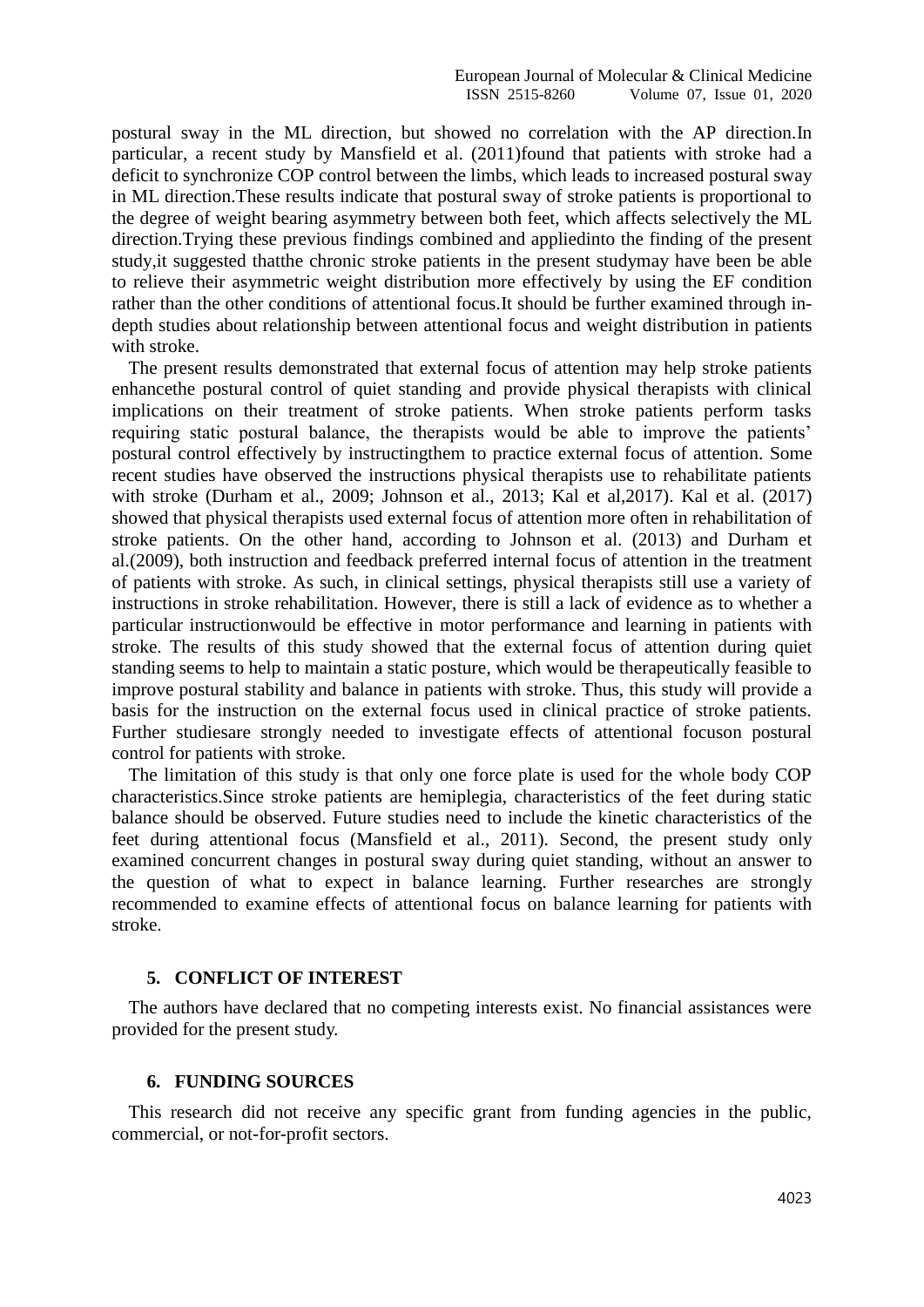## **7. REFERENCES**

- [1] Chiviacowsky S, Wulf G, Wally R. An external focus of attention enhances balance learning in older adults. Gait Posture 2010;32:572-575.
- [2] Durham KF, Sackley CM, Wright CC, Wing AM, Edwards MG, Van Vliet P. Attentional focus of feedback for improving performance of reach-to-grasp after stroke: a randomised crossover study. Physiotherapy 2014;100:108-115.
- [3] Durham K, Van Vliet PM, Badger F, Sackley C. Use of information feedback and attentional focus of feedback in treating the person with a hemiplegic arm. Physio Res Int 2009;14:77-90.
- [4] Fasoli SE, Trombly CA, Tickle-Degnen L, Verfaellie MH. Effect of instructions on functional reach in persons with and without cerebrovascular accident. Am J Occup Ther 2002;56:380-390.
- [5] Geiger RA, Allen JB, O'Keefe J, Hicks RR. Balance and mobility following stroke: effects of physical therapy interventions with and without biofeedback/forceplate training. Phys Ther 2001;81:995-1005.
- [6] Geurts AC, de Haart M, van Nes IJ, Duysens J. A review of standing balance recovery from stroke. Gait Posture 2005;22:267-281.
- [7] Johnson L, Burridge JH, Demain SH. Internal and external focus of attention during gait re-education: an observational study of physical therapist practice in stroke rehabilitation. Phys Ther 2013;93:957-966.
- [8] Kal EC, van der Kamp J, Houdijk H. External attentional focus enhances movement automatization: A comprehensive test of the constrained action hypothesis. Hum Mov Sci 2013;32:527-539.
- [9] Kal E, van den Brink H, Houdijk H, van der Kamp J, Goossens PH, van Bennekom C, Scherder E. How physical therapists instruct patients with stroke: an observational study on attentional focus during gait rehabilitation after stroke. Disabil Rehabil 2017;40:1154-1165.
- [10] Kamphuis JF, de Kam D, Geurts AC, Weerdesteyn V. Is weight-bearing asymmetry associated with postural instability after stroke? A systematic review. Stroke Res Treat2013:1-13
- [11] Kelley RE, Borazanci AP. Stroke rehabilitation. Neurol Res 2009;31:832-840.
- [12] Kim SA, Ryu YU, Shin HW. The effects of different attentional focus on poststroke gait. J Exerc Rehabil 2019;15:592-596.
- [13] Kim T, Jimenez-Diaz J, Chen J. The effect of attentional focus in balancing tasks: A systematic review with meta-analysis. J Hum Sport Exer2017;12:463-479.
- [14] Lamb SE, Ferrucci L, Volapto S, Fried LP, Guralnik JM. Risk factors for falling in home-dwelling older women with stroke: the Women's Health and Aging Study. Stroke 2003;34:494-501.
- [15] Landers M, Wulf G, Wallmann H, Guadagnoli M. An external focus of attention attenuates balance impairment in patients with Parkinson's disease who have a fall history. Physiotherapy 2005;91:152-158.
- [16] Laufer Y, Rotem-Lehrer N, Ronen Z, Khayutin G, Rozenberg I. Effect of attention focus on acquisition and retention of postural control following ankle sprain. Arch Phys Med Rehabil 2007;88:105-108.
- [17] Mansfield A, Danells CJ, Inness E, Mochizuki G, McIlroy WE. Between-limb synchronization for control of standing balance in individuals with stroke. Clinic Biomech 2011;26:312-317.
- [18] Marigold DS, Eng JJ. The relationship of asymmetric weight-bearing with postural sway and visual reliance in stroke. Gait Posture 2006;23:249-255.